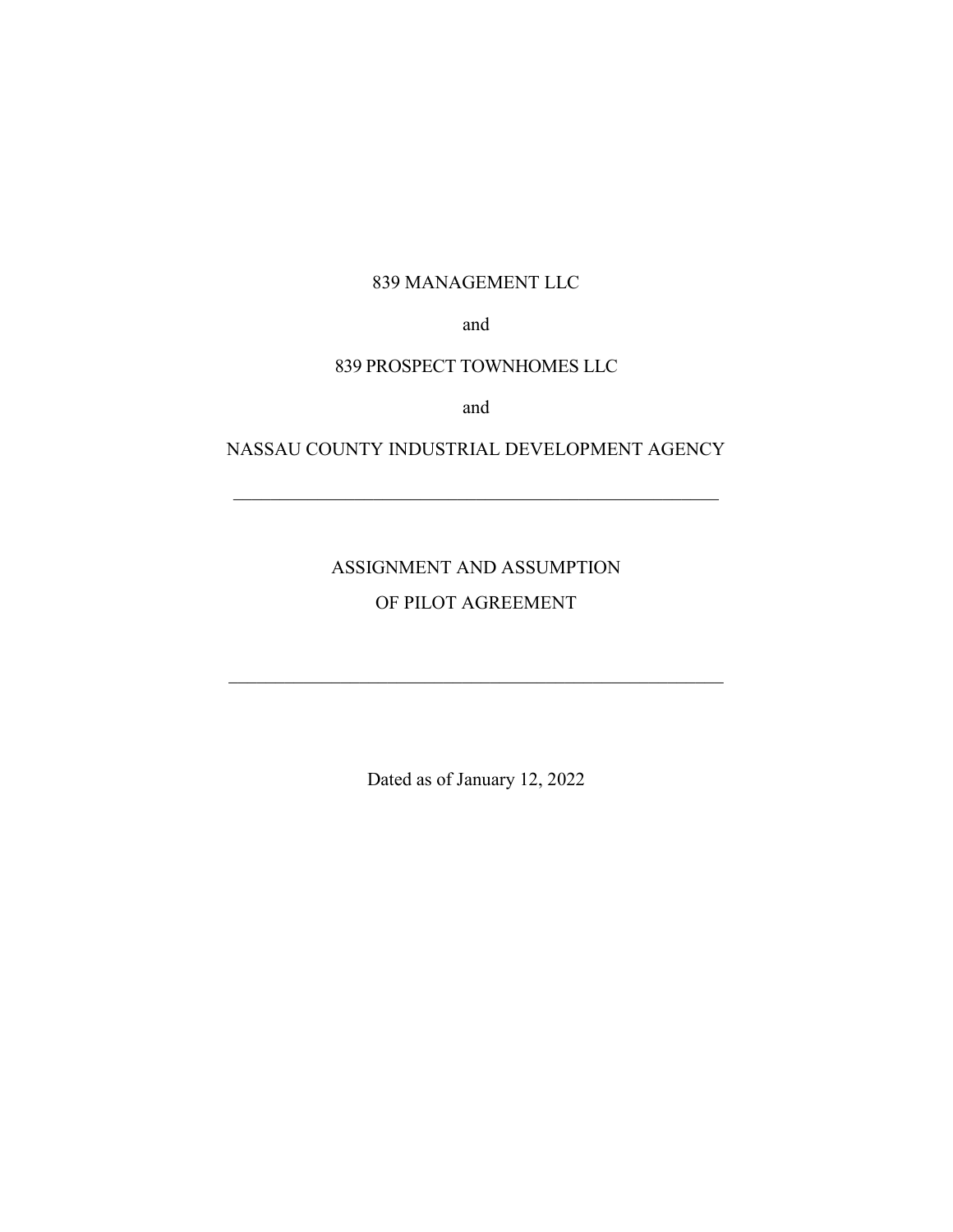#### **ASSIGNMENT AND ASSUMPTION OF PILOT AGREEMENT**

THIS ASSIGNMENT AND ASSUMPTION OF PILOT AGREEMENT (this "Assignment Agreement") dated as of January 12, 2022 (the "Effective Date"), by and among the NASSAU COUNTY INDUSTRIAL DEVELOPMENT AGENCY, a corporate governmental agency constituting a body corporate and politic and a public benefit corporation of the State of New York, having an office at One West Street, 4th floor, Mineola, NY 11501 (the "Agency"), 839 MANAGEMENT LLC, a limited liability company organized and existing under the laws of the State of New York and authorized to do business in the State of New York, having an office at 146 North Central Avenue, Valley Stream, NY 11580 (the "Assignor"), and 839 Prospect Townhomes LLC, a limited liability company duly organized and existing under the laws of the State of New York, having an office at 301A Central Avenue, Lawrence, NY 11559 (the "Company" or "Assignee").

#### RECITALS:

WHEREAS, the Assignor presented an application for financial assistance (the "Application") to the Agency, which Application requested that the Agency consider undertaking a project (the "Project") consisting of the following: (A)(1) the acquisition of an interest in a certain parcel of land located at 839 Prospect Avenue, Westbury, Town of North Hempstead, County of Nassau, New York (Section: 11; Block: 1; Lot: 45-47) (the "Land"), (2) the renovation of the existing building (collectively, the "Building') on the Land, together with related improvements to the Land, and (3) the acquisition of certain furniture, fixtures, machinery and equipment necessary for the completion thereof (the "Equipment"), all of the foregoing to constitute an 18-unit multifamily residential rental facility, a portion of which units shall be affordable units (collectively, the "Project Facility"); (B) the granting of certain "financial assistance" (within the meaning of Section 854(14) of the General Municipal Law) with respect to the foregoing; (C) the lease (with an obligation to purchase), license or sale of the Project Facility to the Company or such other entity as may be designated by the Company and agreed upon by the Agency; and (D) the sublease thereof to such other person(s) or entity(ies) as may be designated by the Company and agreed upon by the Agency; and

WHEREAS, the Assignor received Financial Assistance with respect to the Project Facility from the Agency; and

WHEREAS, the Agency appointed the Assignor as agent of the Agency to undertake the acquisition, construction, installation and equipping of the Project Facility and the Agency subleased the Project Facility to the Assignor, all pursuant to the terms and conditions set forth in a certain Sublease Agreement dated as of December 1, 2017 between the Assignor and the Agency relating to the Project Facility (as otherwise amended, modified, supplemented or restated from time to time, and collectively, the "Lease") and the other Transaction Documents (as defined in the Lease); and

WHEREAS, pursuant to a notification and consent request letter dated September 29, 2021 (the "Consent Request"), the Assignor and the Assignee (as such term is hereinafter defined) have requested that the Agency consent to (a) the sale and transfer of the Assignor's 100% ownership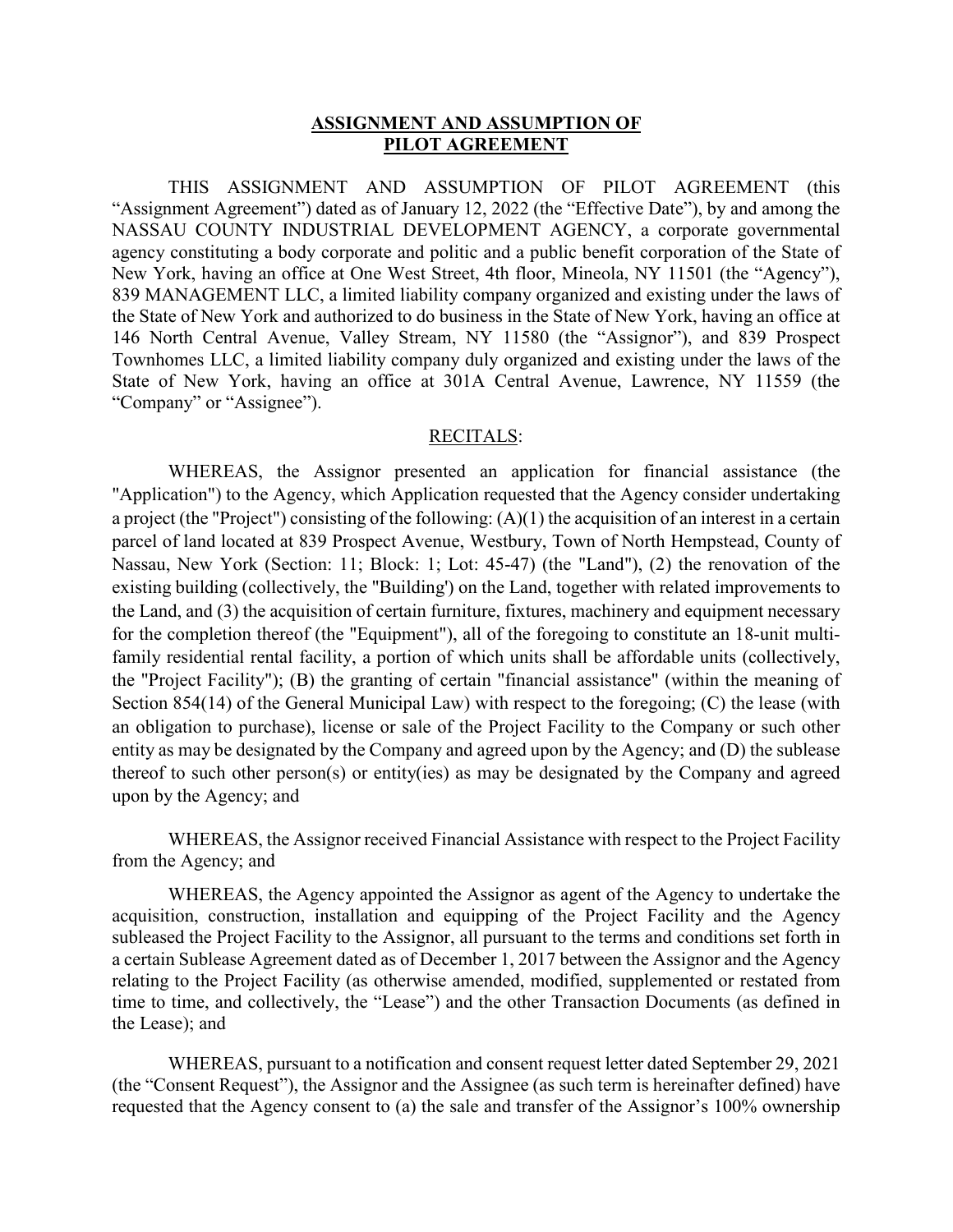of the Project Facility to 839 Prospect Townhomes LLC (the "Assignee"), (b) amendment of the Lease and other Transaction Documents (including the assignment, amendment or restatement of finance mortgages); and (c) the addition of new indemnitor(s), to be determined and accepted by the Nassau County Industrial Agency at its sole discretion, respectively (the "New Indemnitor"), under the Environmental Indemnity (collectively, "Proposed Transaction"); and

WHEREAS, pursuant to a certain Payment in Lieu of Taxes Agreement, dated as of December 1, 2017 (the "PILOT Agreement"), by and between the Assignor and the Agency, the Assignor agreed to make certain payments in lieu of real property taxes with respect to the Land and the improvements thereon, and such obligation is secured by a certain Mortgage and Assignment of Leases and Rents, dated as of December 1, 2017 (the "PILOT Mortgage"), made by the Agency and the Assignor, as mortgagors, in favor of the County of Nassau, as mortgagee (in such capacity, the "PILOT Mortgagee"), pursuant to which the Agency and the Assignor granted a first mortgage lien on the Land and the improvements thereon to the PILOT Mortgagee; and

WHEREAS, the Assignor desires to assign all of its right, title and interest in and to the PILOT Agreement to the Assignee and the Assignee desires to assume all of the obligations of the Assignor under the PILOT Agreement; and

WHEREAS, the Agency is willing to consent to the assignment of the Assignor's interest in the PILOT Agreement to the Assignee only if the Assignee agrees to be bound by and comply with each of the terms and conditions set forth in the PILOT Agreement;

#### AGREEMENTS

NOW, THEREFORE, for good and valuable consideration, the receipt and sufficiency of which are hereby acknowledged, the Assignor, the Assignee and the Agency mutually covenant, warrant and agree as follows:

1. Assignment. The Assignor hereby assigns, conveys and transfers to the Assignee all of the Assignor's right, title and interest in, to and under the PILOT Agreement.

2. Assumption. The Assignee accepts the assignment of and hereby assumes and agrees to perform, fulfill and comply with all covenants and obligations to be performed, fulfilled or complied with by the Assignor under the PILOT Agreement arising from and after the Effective Date.

3. The Assignee's Indemnification of the Assignor and Agency. The Assignee shall and does hereby indemnify the Assignor and the Agency against, and agrees to defend (with counsel reasonably selected by the indemnified party) and hold the Assignor and the Agency harmless from, all liabilities, obligations, actions, suits, proceedings or claims and all costs and expenses (including without limitation, reasonable attorneys' fees), incurred by the Assignor or the Agency, as the case may be, in connection with the PILOT Agreement based upon or arising out of any breach or alleged breach of the PILOT Agreement by the Assignor occurring or alleged to have occurred on or after the Effective Date.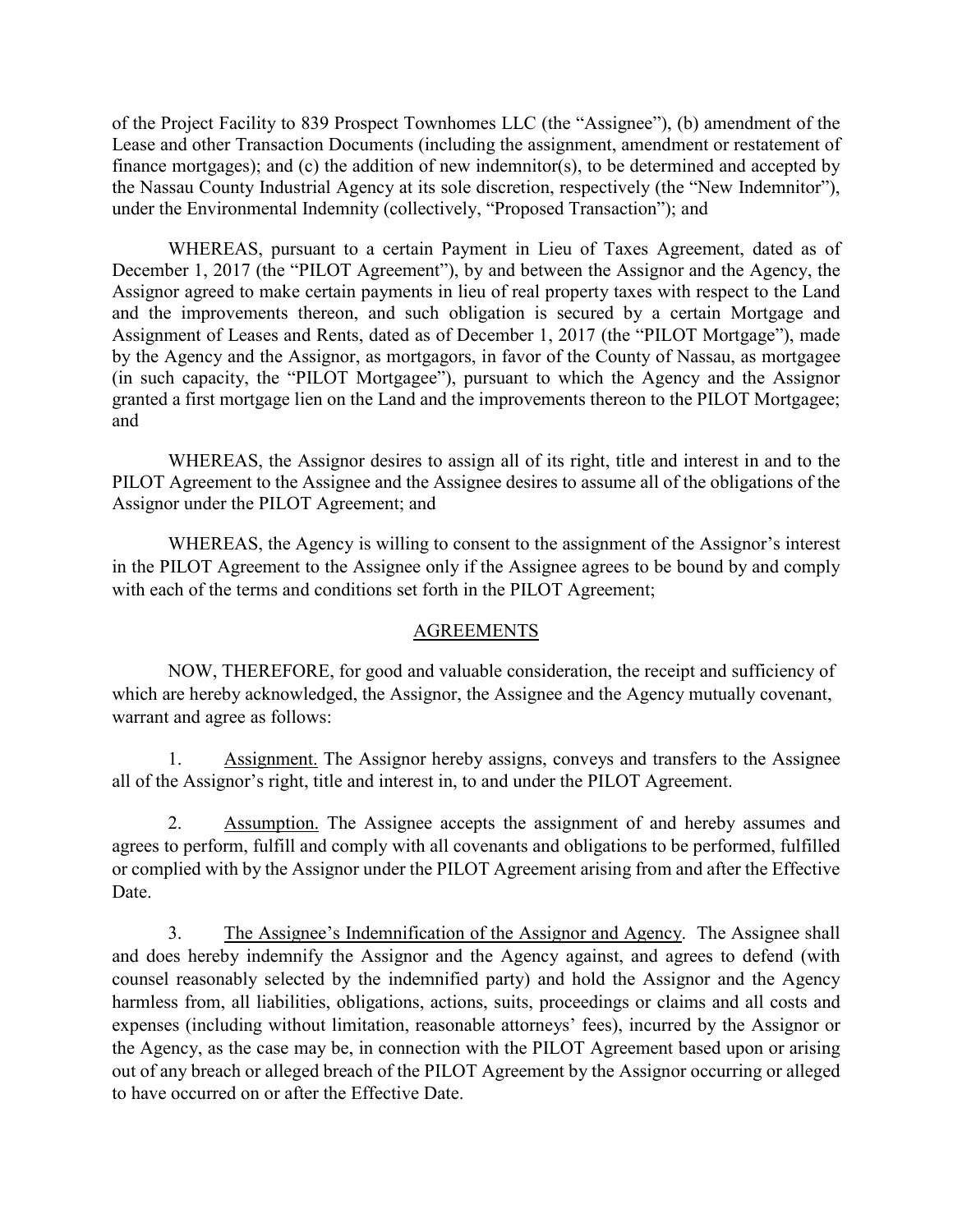4. The Assignor's Indemnification of the Assignee and Agency. The Assignor shall and does hereby indemnify the Assignee and the Agency against and agrees to defend (with counsel reasonably selected by the indemnified party) and hold the Assignee and the Agency harmless from, all liabilities, obligations, actions, suits, proceedings or claims and all costs and expenses (including, without limitation, reasonable attorneys' fees), incurred by the Assignee or the Agency, as the case may be, in connection with the PILOT Agreement directly based upon or arising out of any breach or alleged breach of the PILOT Agreement by the Assignor occurring or alleged to have occurred before the Effective Date.

5. Consent to Assignment. The Agency hereby consents to the foregoing assignment and assumption of the PILOT Agreement and acknowledges that all requirements of the PILOT Agreement with respect to the assignment thereof have been complied with or compliance has been waived by the Agency. The parties agree that any provision of the PILOT Agreement prohibiting or restricting the transfer and assumption contemplated hereby shall be deemed complied with for this transaction only, but shall continue to apply to any future assignment, assumption or transfer by the Assignee.

6. Representations, Covenants and Warranties. All terms, conditions, covenants, representations and warranties of the Assignor contained in the PILOT Agreement, except as expressly modified hereby, are hereby adopted, ratified and confirmed by the Assignee as of the date hereof, remain in full force and effect as of the date hereof, and are subject to the terms of this Assignment Agreement.

7. Governing Law. This Assignment Agreement, the transactions described herein and the obligations of the parties hereto shall be construed under, and governed by, the laws of the State of New York, as in effect from time to time, without regard to principles of conflicts of laws.

8. Successors and Assigns. The Assignor, the Company and the Agency, as such terms are used herein, shall include the legal representatives, successors and assigns of those parties. This Assignment Agreement shall inure to the benefit of and shall be binding upon the parties and their respective successors and assigns.

9. Counterparts. This Assignment Agreement may be executed in any number of counterparts and by the Assignor, the Company and the Agency on separate counterparts, each of which when so executed and delivered shall be an original, but all such counterparts shall together constitute one and the same Assignment Agreement.

10. Severability. Any provision of this Assignment Agreement held by a court of competent jurisdiction to be invalid or unenforceable shall not impair or invalidate the remainder of this Assignment Agreement and the effect thereof shall be confined to the provision so held to be invalid or unenforceable.

11. Conflicting Provisions. In the event of any conflict in the terms and provisions of this Assignment Agreement and the terms and provisions of the PILOT Agreement, the terms and provisions of this Assignment Agreement shall govern.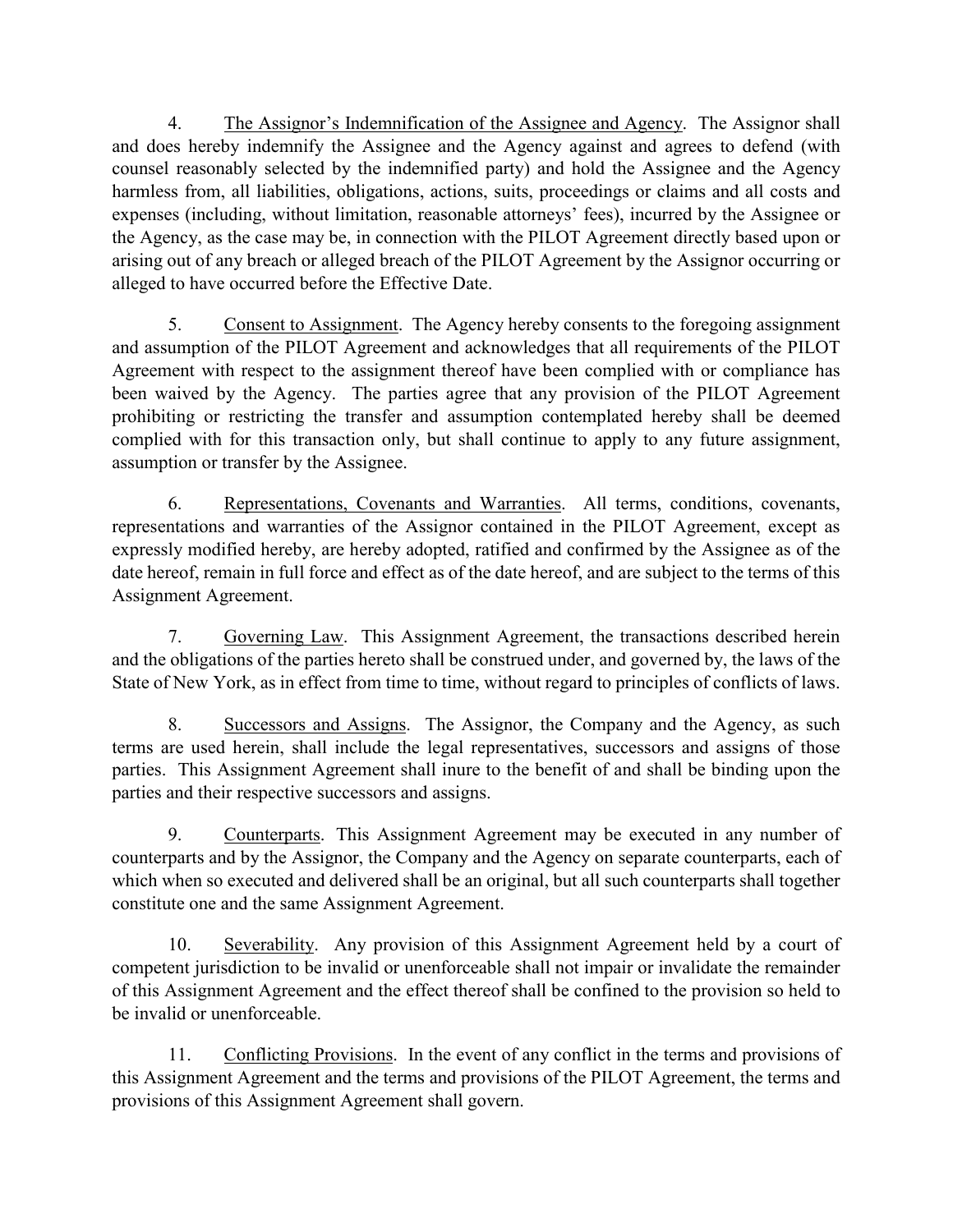12. Entire Agreement. This Assignment Agreement constitutes the entire agreement and understanding between the parties hereto with respect to the transactions contemplated hereby and supersedes all prior negotiations, understandings, and agreements between such parties with respect to such transaction.

(Remainder of Page Intentionally Left Blank – Signature Pages Follow)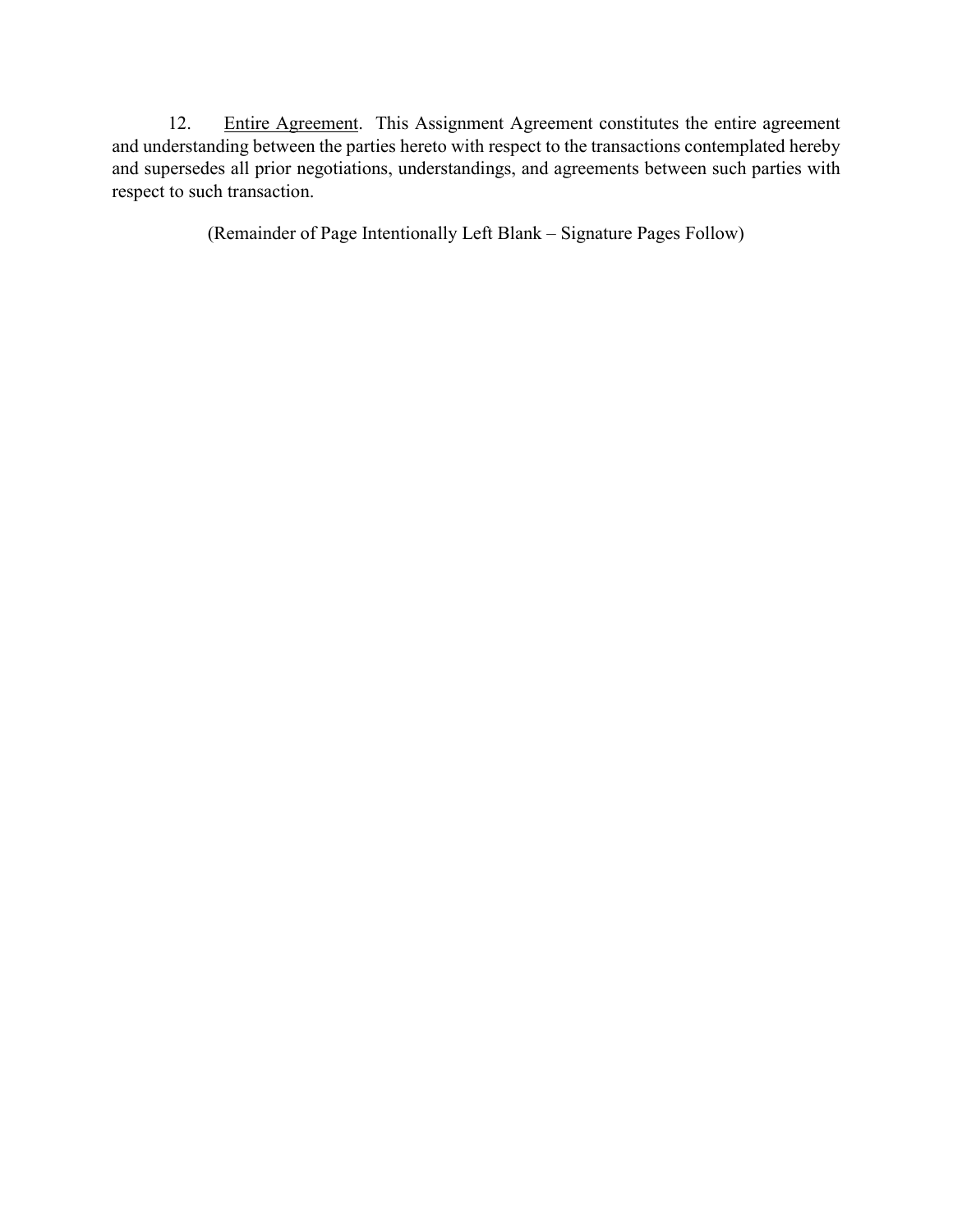IN WITNESS WHEREOF, this Assignment Agreement has been duly executed by the parties hereto as of the day and year first above written.

Assignor:

Assignee:

839 MANAGEMENT LLC By: Managing Member 839 PROSPECT TOWNHOMES LLC BY: HASHKAOT LLC, AS ITS MANAGING **MEMBER** By: Daniel Goldstein Managing Member NASSAU COUNTY INDUSTRIAL DEVELOPMENT AGENCY By: Coghlan Chief Executive Officer/Executive Director

(Signature Page to Assignment of PILOT)

Agency: